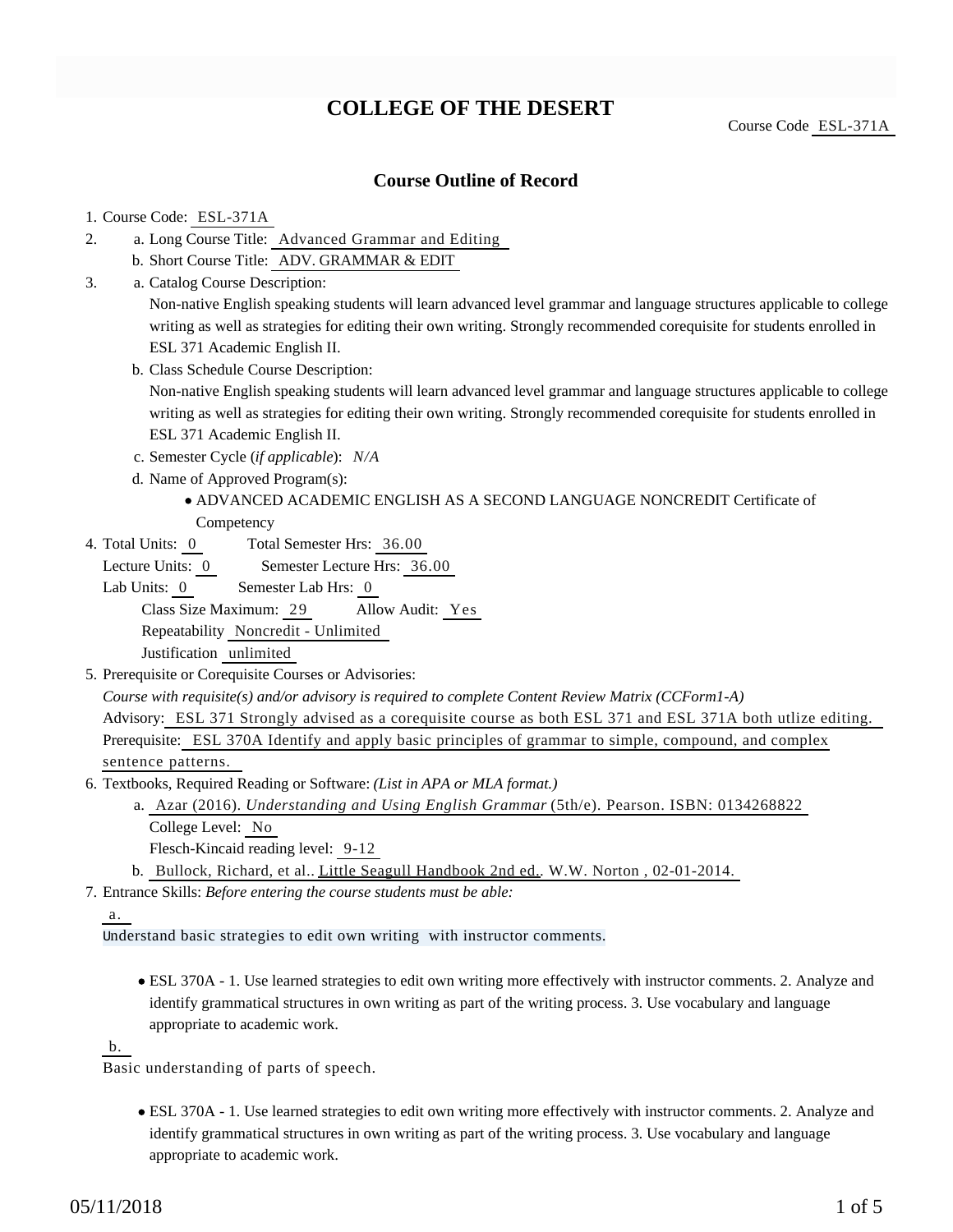## ESL 371A-Advanced Grammar and Editing

#### c.

Use vocabulary and language appropriate to academic work.

- ESL 370A 1. Use learned strategies to edit own writing more effectively with instructor comments. 2. Analyze and identify grammatical structures in own writing as part of the writing process. 3. Use vocabulary and language appropriate to academic work.
- 8. Course Content and Scope:

## Lecture:

| 1. Recognize grammar as a tool for writing college diction through:               |
|-----------------------------------------------------------------------------------|
| 1. parts of speech;                                                               |
| 2. sentence patterns;                                                             |
| 3. phrases;                                                                       |
| 4. clauses.                                                                       |
| 2. Construct sentences that utilize mastery of academically appropriate:          |
| 1. adjectival, noun and adverbial clauses in complex sentences;                   |
| 2. adjectival clauses reduced to phrases;                                         |
| 3. appropriate verbal (infinitive or gerund) according to function and meaning;   |
| 4. passive voice and active voice;                                                |
| 5. parallel structure;                                                            |
| 6. Direct, indirect, reported speech;                                             |
| 7. position the object of phrasal verbs;                                          |
| 8. appropriate word order for a series of attributive and predicative adjectives; |
| 9. conditional sentences;                                                         |
| 10. appropriate punctuation, capitalization, spelling, and college diction.       |
| 3. Identify and analyze sentence structure to correct:                            |
| 1. fragments;                                                                     |
| 2. comma splices;                                                                 |
| $3. run-on's;$                                                                    |
| 4. dangling or misplaced modifiers.                                               |

Lab: *(if the "Lab Hours" is greater than zero this is required)*

#### 9. Course Student Learning Outcomes:

#### 1.

Identify and apply detailed principles of grammar to simple, compound, and complex sentence patterns;

#### 2.

Recognize most patterns of errors and use strategies to effectively edit own writing using vocabulary and sentence structure appropriate to college writing.

- 10. Course Objectives: Upon completion of this course, students will be able to:
	- a. Analyze and identify grammatical structures in college level writing;
	- b. Use appropriate college diction;

c. Recognize most patterns of errors and use strategies to effectively edit own writing using vocabulary and sentence structure appropriate to college writing.

- 11. Methods of Instruction: *(Integration: Elements should validate parallel course outline elements)* 
	- a. Activity
	- b. Collaborative/Team
	- c. Discussion
	- d. Distance Education
	- e. Individualized Study
	- f. Lecture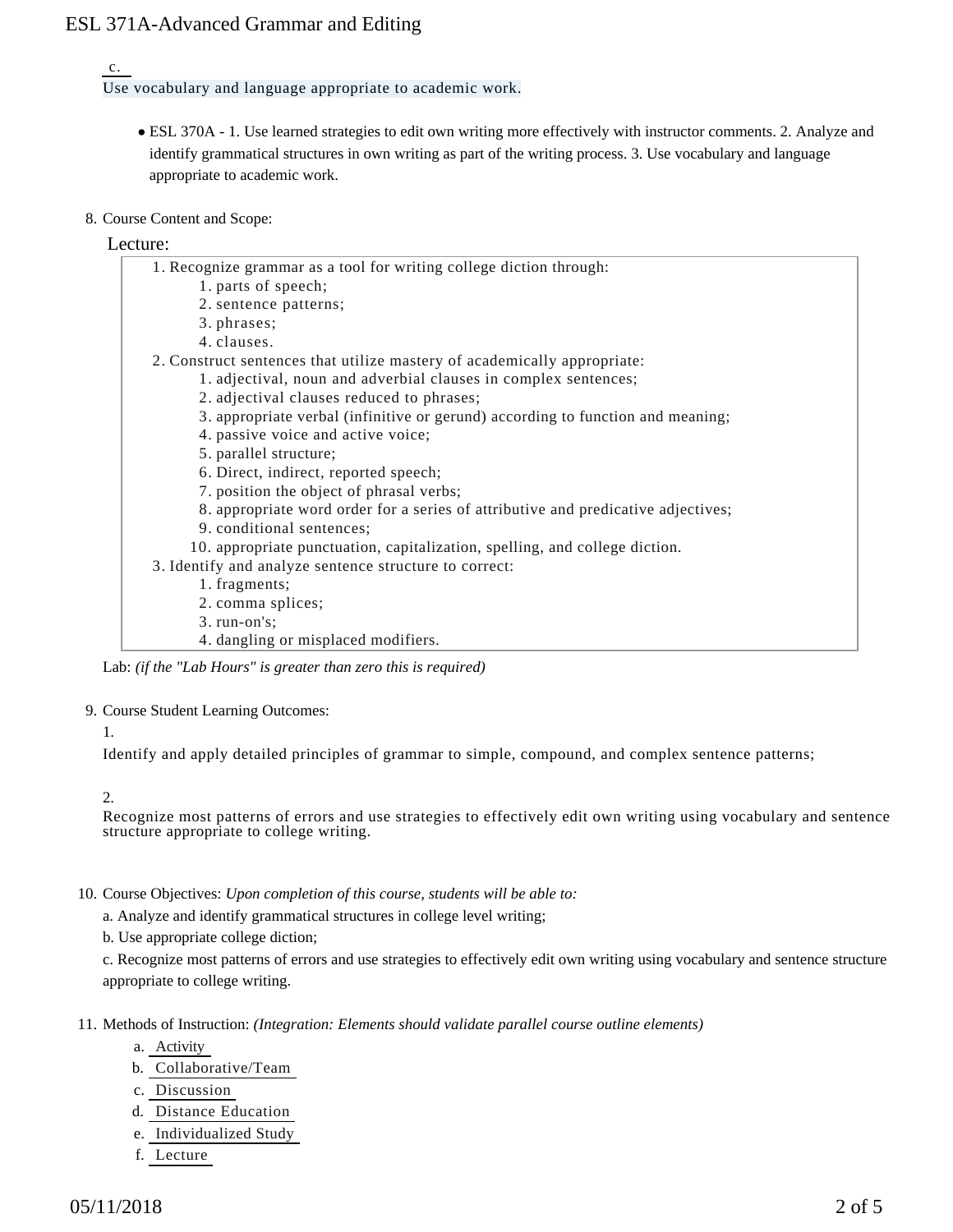## ESL 371A-Advanced Grammar and Editing

#### g. Participation

- h. Technology-based instruction
- 12. Assignments: (List samples of specific activities/assignments students are expected to complete both in and outside of class.) In Class Hours: 36.00

### Outside Class Hours: 36.00

a. In-class Assignments

Peer-editing multiple drafts of 3-4 essays.

Partner Activities identifying various types of grammar errors in authentic sentences such as song lyrics and student writing.

b. Out-of-class Assignments

Readings on grammar topics.

Writing and editing multiple drafts of 3-4 essays: Annotated Bibliography, Critical Analysis, Persuasive Argument. Textbook software- individualized plan for grammar reading, practice, and assessment.

13. Methods of Evaluating Student Progress: The student will demonstrate proficiency by:

- College level or pre-collegiate essays
- Written homework
- Term or research papers
- Self-paced testing
- Group activity participation/observation
- Self/peer assessment and portfolio evaluation
- True/false/multiple choice examinations
- Mid-term and final evaluations
- Student participation/contribution
- Student preparation
- 14. Methods of Evaluating: Additional Assessment Information:
- 15. Need/Purpose/Rationale -- All courses must meet one or more CCC missions.

PO-BS Reading and Writing Skills

Read complex passages with understanding.

Type structured texts in a variety of written forms according to purpose and audience.

 Apply English conventions of grammar, mechanics, usage, punctuation, and format according to course intensity.

 Recognize writing as a process (brainstorming, organizing, drafting) and revise and edit original work based on self-evaluation and peer review.

IO - Personal and Professional Development

Self-evaluate knowledge, skills, and abilities.

Value the feedback of others.

IO - Critical Thinking and Communication Apply standard conventions in grammar, mechanics, usage and punctuation.

16. Comparable Transfer Course

| <b>University System</b> | Campus | <b>Course Number</b> | <b>Course Title</b> | <b>Catalog Year</b> |
|--------------------------|--------|----------------------|---------------------|---------------------|
|--------------------------|--------|----------------------|---------------------|---------------------|